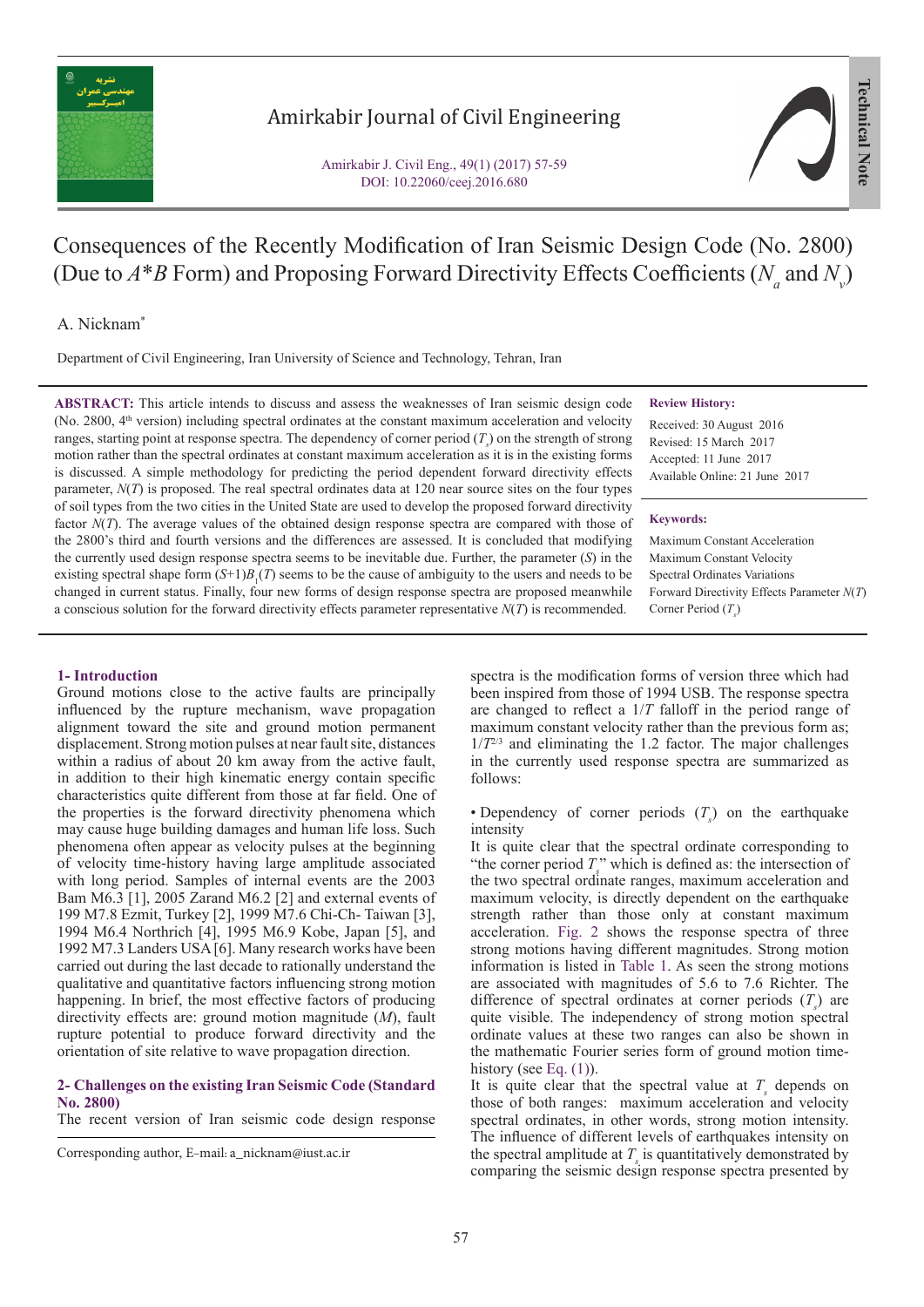ASCE (ASCE-7-2005). The corner period in ASCE is defined as:  $T_{s} = [(F_v \times S_1(T=1))/(F_a \times S_s(T=0))]$ , where,  $F_a$  and  $F_v$  are two amplification factors (site effect) representing the site soil type,  $S_1(T=1)$  and  $S_s(T=0.2)$  are spectral ordinates at one and 0.2 seconds measured at bed rock [ASCE-7-2005]. The corner periods for different levels of earthquake corresponding to the site soil type E are calculated and compared. Table 3 reflects the corner periods obtained from different ground motion strengths at soil type E. As seen, different  $S<sub>s</sub>$  and  $S<sub>1</sub>$  levels show different corner periods reflecting that spectral ordinate at  $T<sub>s</sub>$  is influenced by those of both sides (i.e., of earthquake strength) which very differently as earthquake gets larger intensity.

Therefore, pre-specifying spectral ordinate value at  $T$  (from constant maximum acceleration) and defining spectral ordinates at constant maximum velocity range as proportional to 1/*T*, as is in the Iran Seismic Design Code (Standard No. 2800), means neglecting the influence of strong motion at periods longer than  $T_s$ . This is principally in contrast to the real observed response spectral data and is as the consequence of separating response spectra in two independent parameters, *A* and *B*(*T*).

This problem is arisen from the general form of Iran seismic code response spectra in the form of two separated parameters: basic design acceleration (*A*) and spectral shape parameter *B*(*T*).

• The independency of spectral response from site-source distances

In 2800 code, the response spectra are not influenced by the site-source distance. This issue is of significant importance if far and near source sites particularly those at the maximum constant acceleration (*AB* in Fig. 1). The consequences of this shortcoming are comprehensively discussed at [7].

• Spectral ordinate at starting point of response spectra  $[A * B(T=0)]$ 

Spectral ordinate at starting point of any response spectrum (or design response spectra) reflects the PGA of corresponding strong motion (or probabilistic form of PGA). Regarding that the 2800's response spectra from the first to the third versions have been modified, it implicitly reflects that the modifications have not be done on the basis of recorded data set rather are made as a justification process. Therefore, the spectral ordinates of 2800's code at  $T_0$  for the four types of site soil conditions, i.e., *A*\**B*(*T*=0), can't be represented by the existing values. In other words, their real values are missed and needs to be reviewed.

• Inconsistency of the forward directivity factor, *N*(*T*), with those of New Zealand (NZS-1170.5).

This period dependent parameter is presented to model the ground motion forward directivity effect at near source sites and is claimed to be majorly inspired from that at NZS-1170.5. However, it is shown that the existing *N*(*T*) factor is strongly inconsistent with those of the New Zealand which is comprehensively discussed in [8].

This article intends to qualitatively present a simple method to implement the forward directivity effects at near source site by means of the observed data from the two cities in USA, San Francisco and Los Angeles. Notably, the existing Iran standard seismic code response spectra in the forms of two

separated parameters and the maximum value of *N*(*T*) factor (1.7) are accepted in this study in spite of their big problems.

• Finally, confusion arisen from the use of (*S*) parameter in spectral shape formulation definition:

*B*= $(s+1)$  $(T_s/T)$ .

The dimensionless parameter (*S*) in this relationship doesn't represent any physical meaning or factor in spectral shape rather it is used for simplicity purpose. Actually, this form of presenting a factor of spectral shape factor *B*(*T*) is expected to somehow reflect a physical earthquake phenomenon while it only makes some sort of ambiguity to the user in the cost of simplicity.

### **3- Proposed approach**

This article intends to propose a simple approach to implement the forward directivity effects at near source sites to the existing seismic design response spectra in the Iran 2800 Code. The approach is derived on the basis of extracted data at near fault sites (less than 20 m) in the two well-known cities of the United State; Los Angeles and San Francisco in California. These two cities are chosen for the reason of seismicity similarity to Iran's cities such as Tehran. For this purpose, fifteen sites in each city are selected determining the site's design response spectra (at the periods of 0.2 and one second). The obtained spectral amplitudes at the two ranges of periods; constant maximum acceleration and constant maximum velocity, are averaged. Two sets of data for each site soil condition, are extracted from the information of these two period ranges by dividing the averaged values to those of the Iran response spectra. This process ended up with two sets of data where the forward directivity effects are included in the constant maximum velocity data. Finally, two lines are fitted among the obtained data ending up with a coefficient for the constant maximum acceleration ranges denoted by  $N_a$ and a period dependent parameter for the constant velocity ranges denoted by  $N_{v}(T)$ . Tables 4 and 5 shows the values of these two factors for four site soil conditions. In order to realize the upper bound of forward directivity effects existing in the data, the Los Angeles response spectra (in averaged value) are compared with those of the third version of 2800'response spectra. The reason of such comparison is that it is believed that the third version response spectra are associated with very large directivity effects. Figs. 5 show such comparison. As are show, the proposed response spectra are partly associated with larger or smaller values. It somehow tells us that forward directivity effects should be predicted on the basis of real data. Figs. 6 display the obtained response spectra, the proposed forms, and those of the third and fourth response spectra in the both ranges; constant maximum acceleration and constant maximum velocity.

#### **4- Conclusion**

This article intends to highlight, discuss and assess the shortcomings of the existing Iran Seismic Design Code response spectra (standard No.4) and propose a simple methodology for developing a period dependent forward directivity effects parameter *N*(*T*). Five questionable points of the currently used 2800's response spectra are discussed and their roots of shortcomings including the constant maximum acceleration and velocity are mentioned. A new simple approach to implement the forward directivity effects